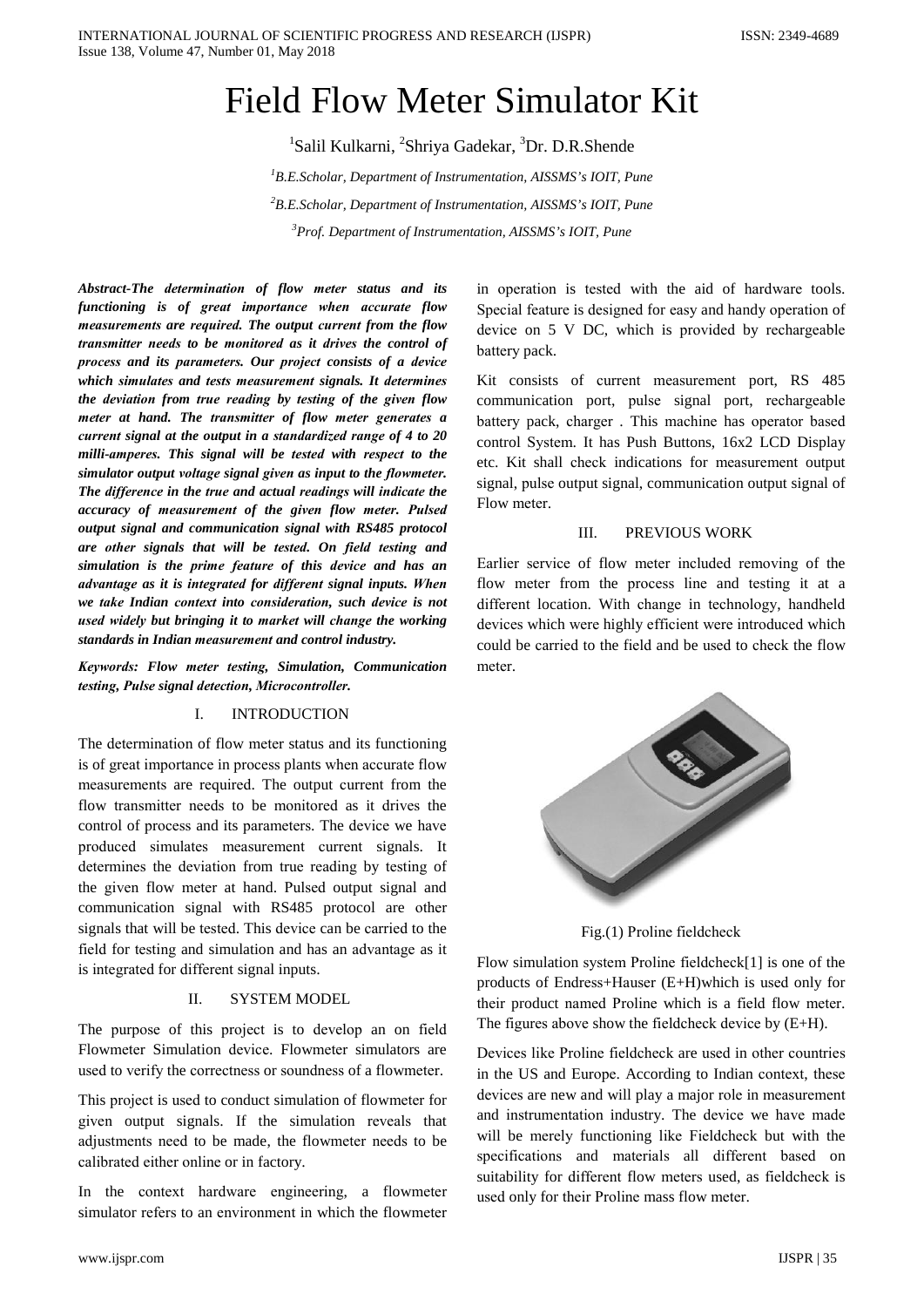# IV. PROPOSED METHODOLOGY

The transmitter of flow meter generates a current signal(simulation process[2]) at the output in a standardized range of 4 to 20 milli-amperes. This signal will be compared to the simulator output current signal. The difference in the readings will indicate the accuracy of measurement of the given flow meter. The controller used in this device is Arduino [3] that is At mega 328P. The pulsed output signal which are totaliser pulses will be detected and counted by this device, indicating its pulse output response. RS485 protocol based communication is another feature that indicates that the measurement device is communicating correctly or not. Instuctables[4] based on interfacing the display and keys are used for working on the backend of this project.

Flow simulator separate hardware is used to to simulate voltage output from transmitter whenever there is no flow of liquid present through the pipeline. The simulator voltage output is given to transmitter input in that case.

# **Actual System Working**

1. The device detects 3 signals namely-

a) Standard current output

b) Communication signal (here based on RS485  $technology)[5]$ 

c) Pulse output of flow meter.

2. It measures the actual value of current signal and displays it on the LCD.

3. It detects the pulse signal and communication signal and displays their status on the LCD.

4. The device works on rechargeable battery pack.

5. There are 4 physical keys and a 16x2 LCD screen provided for the communication between the device and operator.

6. For easy operation, the size of the device is moderate.

7. Flow simulator output voltage is given as input to transmitter for actual flow simulation during no flow condition



Fig.(2) Field flow meter Simulator kit internal diagram

# $V_{\cdot}$ SIMULATION/EXPERIMENTAL RESULTS

The obtained result at the end of this project is a handheld device which allows field simulation of flow meters on the basis of

- 1. Standard current output
- 2. Communication signal (here RS485)
- 3. Pulse output of flow meter

The simulator device works properly on the field and can be used for testing by the help of simulation. The LCD display that we are using indicates the status of signals coming from the flow meter. Hence on field testing support, followed up by required actions to be taken by maker of the device.



Fig.(3)Actual implemented system

# VI. **CONCLUSION**

The determination of flowmeter status by checking it's output signal values is critical and needed to maintain the correct process flow. As earlier the whole flowmeter had to be temporarily removed and brought to the testing and manufacturer's base, this device makes the operator's job easy. The field flow meter simulator helps troubleshooting and validation of flow meter in the field itself. It checks status of flow meter by checking 3 output signals namely -

Standard current output, Communication signal (here RS485), Pulse output signal and displays their status on the display LCD, as a part of human interface.

The major advantage is that testing of different signals leads to integration in the performance of device. Rechargeable battery pack and handheld device size allows easy, efficient and integrated on the spot simulation process. The device is hard, enough and can sustain through ingresses, which makes it suitable to industry standard.

Thus using this device, field simulation and testing is easily possible and this takes automation in maintenance to a whole new level.

# FUTURE SCOPES VII.

The device is presently being used for testing and simulation purpose, further it can be used as a calibration device too by implementing span and live zero adjustment.